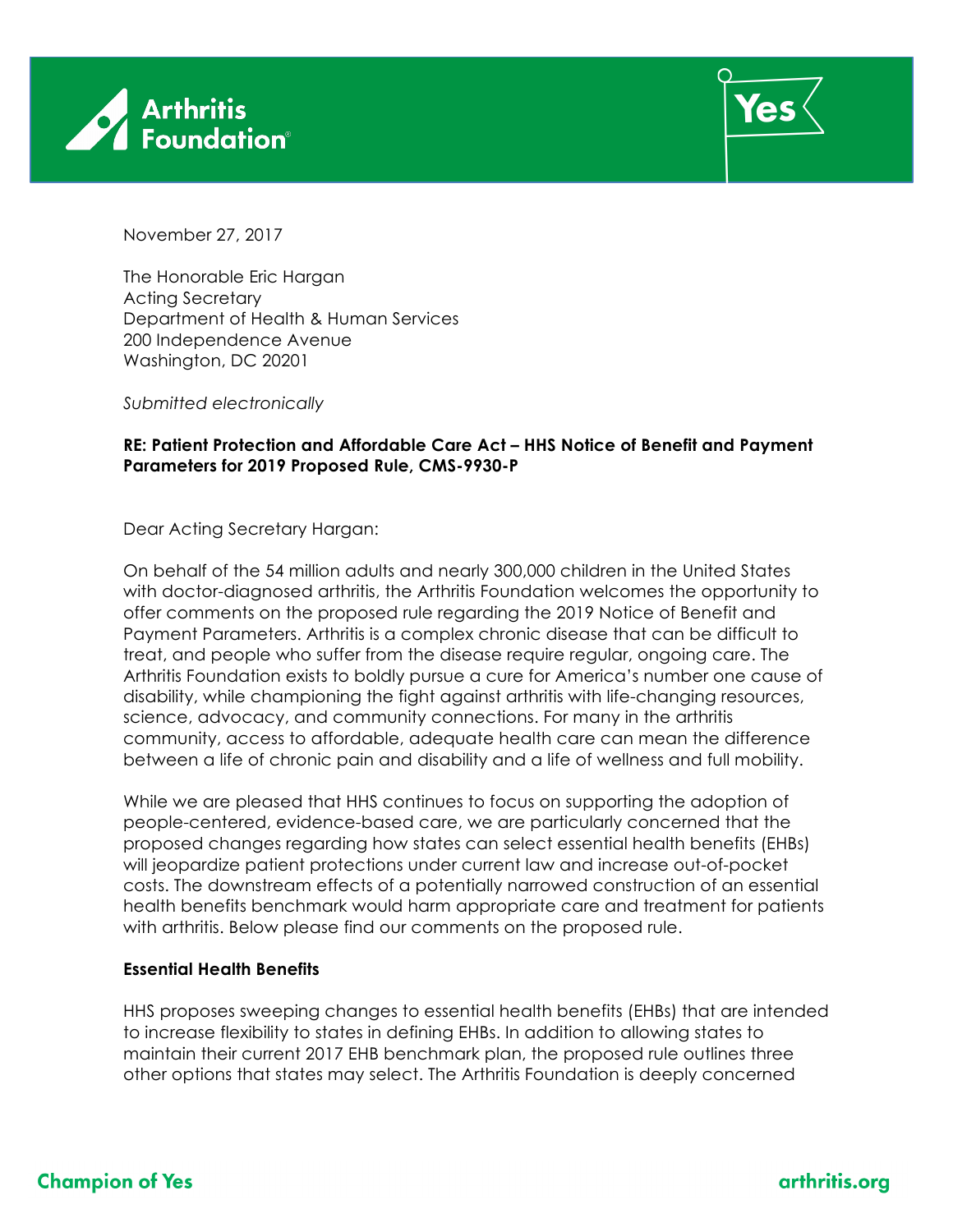



that the proposed flexibility may mean these benchmark plans would no longer be representative of plans offered across each state, resulting in the proliferation of plans consisting of limited benefits. For instance, permitting a state to replace one or more EHB categories in its benchmark plan with categories from another state could result in a benchmark plan that includes all the least comprehensive of the ten EHBs, including the prescription drug benefit. We appreciate that the proposal notes if a plan covers drugs beyond the number of drugs covered by the benchmark, all of these drugs are considered EHBs and must count toward the annual limitation on cost-sharing.

HHS has also proposed to let states select a set of benefits that would become its EHB benchmark using a different process. Under the proposed definition of a typical employer plan, states could select an employer plan from anywhere around the country that offers the least comprehensive benefits available, and may not even cover all ten of the EHBs. In this scenario, it is not hard to envision a marketplace that lacks sufficient choice or competition – cornerstones of a well-functioning health care marketplace.

Importantly, for many people with arthritis, affordability of life changing treatments is interchangeable with access to these treatments. People with arthritis are increasingly subjected to 40-50 percent cost-sharing requirements for specialty medications such as biologics; there are no guarantees that the drugs they need will be on their health plan's formulary. Given the complexities associated with managing arthritis, this aspect of the proposed rule has the very real potential to affect how arthritis patients access appropriate care and treatment for their disease. Further, these proposals would serve to discourage states from offering comprehensive coverage as they would be required to defray the costs of any benefits above a minimum level of benefits. We strongly urge HHS to avoid implementation of these proposed modifications in the final rule and instead maintain the current process states utilize to select their EHBs.

#### *National Benchmark Standard for Essential Health Benefits*

For future plan years, HHS has proposed to develop a "federal default definition of essential health benefits" that is intended to better align risk and balance costs with regard to the scope of benefits. As an example, HHS indicates that this approach could include the establishment of a national benchmark plan standard for prescription drugs. Without additional clarity on this proposed policy, we are concerned that the requirement for states to defray costs of formulary options offered above the proposed national benchmark would result in narrowed formularies, translating into higher out-of-pocket costs for people with arthritis. We are

# **Champion of Yes**

# arthritis.org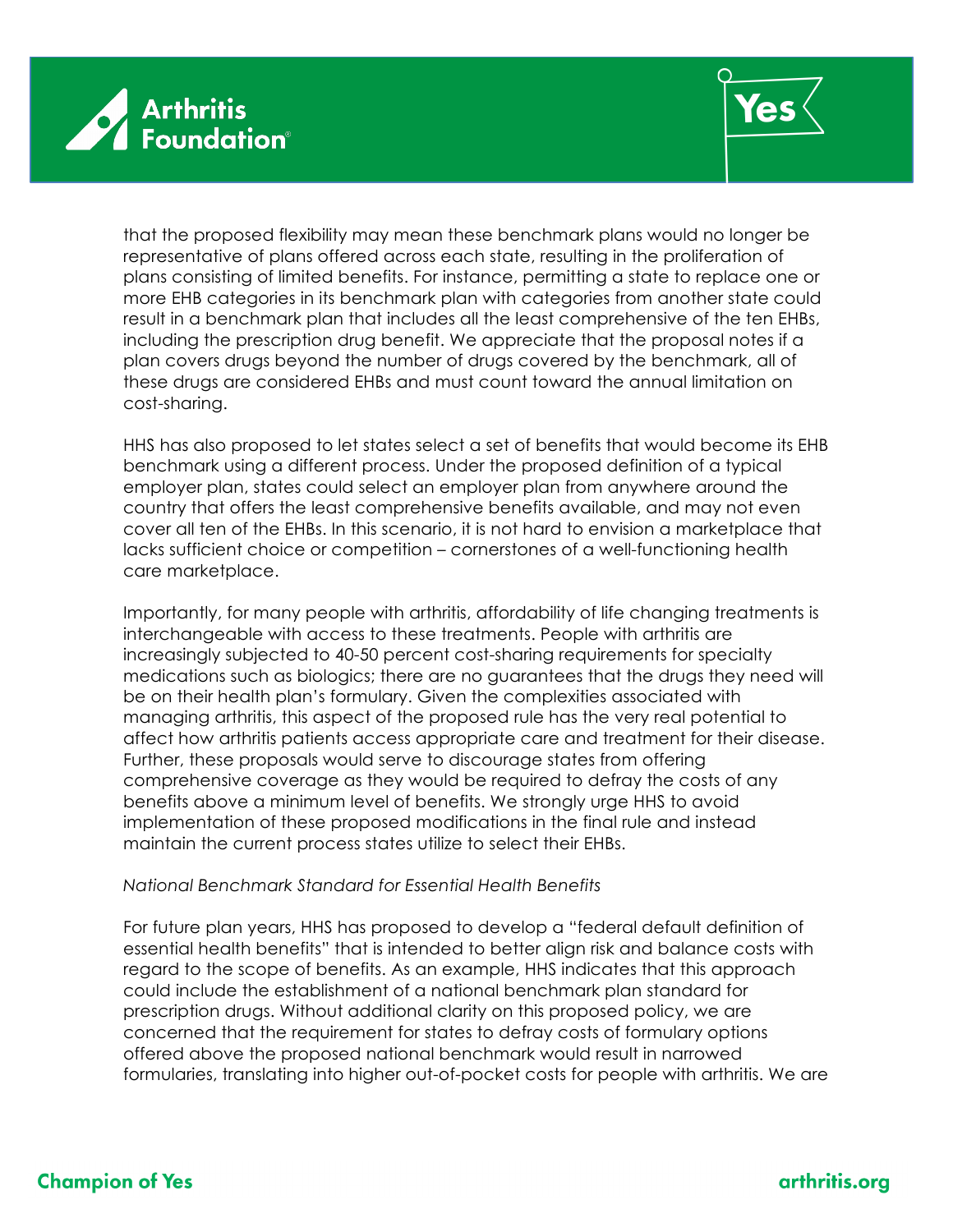



concerned that a national prescription drug benchmark would open the door to the removal of annual caps and the application of lifetime limits to those medicines excluded from the benchmark. Similarly, a national formulary could place new, innovative therapies such as biologics out of reach for patients, limit access, and undermine the ability of providers to treat patients based on their unique health care needs.

# **Standardized Plan Options**

HHS proposes to not "specify standardized options or to provide differential display of standardized options" for 2019. We are disappointed that HHS has chosen to reverse course and abandon the standardized plan options. The Arthritis Foundation supports the concept of standardized plans as way to offer consumers an easier way to compare plans across issuers.

Overall, the proliferation of specialty tiers coupled with rising co-insurance are a great concern for the Arthritis Foundation. For instance, Avalere data shows that consumer costs for specialty drugs increased from 2016 to 2017; on average, coinsurance for specialty drugs increased from 34 percent to 37 percent for silver plans. In addition, about 50 percent of silver plans charged over 30 percent co-insurance for specialty drugs, representing a double digit increase over 2016.<sup>1</sup> Furthermore, a *Health Affairs* study found that enrollees switching from employer plans to exchange silver level plans faced out-of-pocket costs that were considerably higher: for enrollees with arthritis, the study authors predicted a 95 percent increase in annual out-of-pocket spending, an amount that increases for enrollees with multiple chronic conditions.2

# **Risk Adjustment**

As we have noted in prior comments, we support the incorporation of prescription drug data in the risk adjustment methodology. Many people with chronic diseases such as arthritis rely on medications to live healthy, productive lives. We agree that drug utilization data can be useful in representing missing diagnoses, indicating the severity of an individual's condition, and providing more timely and accessible information than medical claims. We are pleased that HHS has maintained the arthritis-related prescription drug utilization factors (RXCs) as part of its proposed drug-diagnosis pairs for 2019. We encourage HHS to consider the fact that nearly half of adults with arthritis also have at least one comorbid condition such as obesity,

 $\overline{a}$ 

# arthritis.org

<sup>1</sup> Avalere Planscape. (2016). http://avalere.com/expertise/life-sciences/insights/consumer-costs-continue-to-increase-in-2017 exchanges. Retrieved November 17, 2017.

<sup>2</sup> Thorpe, Kenneth; Allen, Lindsay; Joski, Peter. "Out-Of-Pocket Prescription Costs Under a Typical Silver Plan Are Twice as High As They Are In The Average Employer Plan." Health Affairs. Vol 34, No 10 (2015): 1695-1703.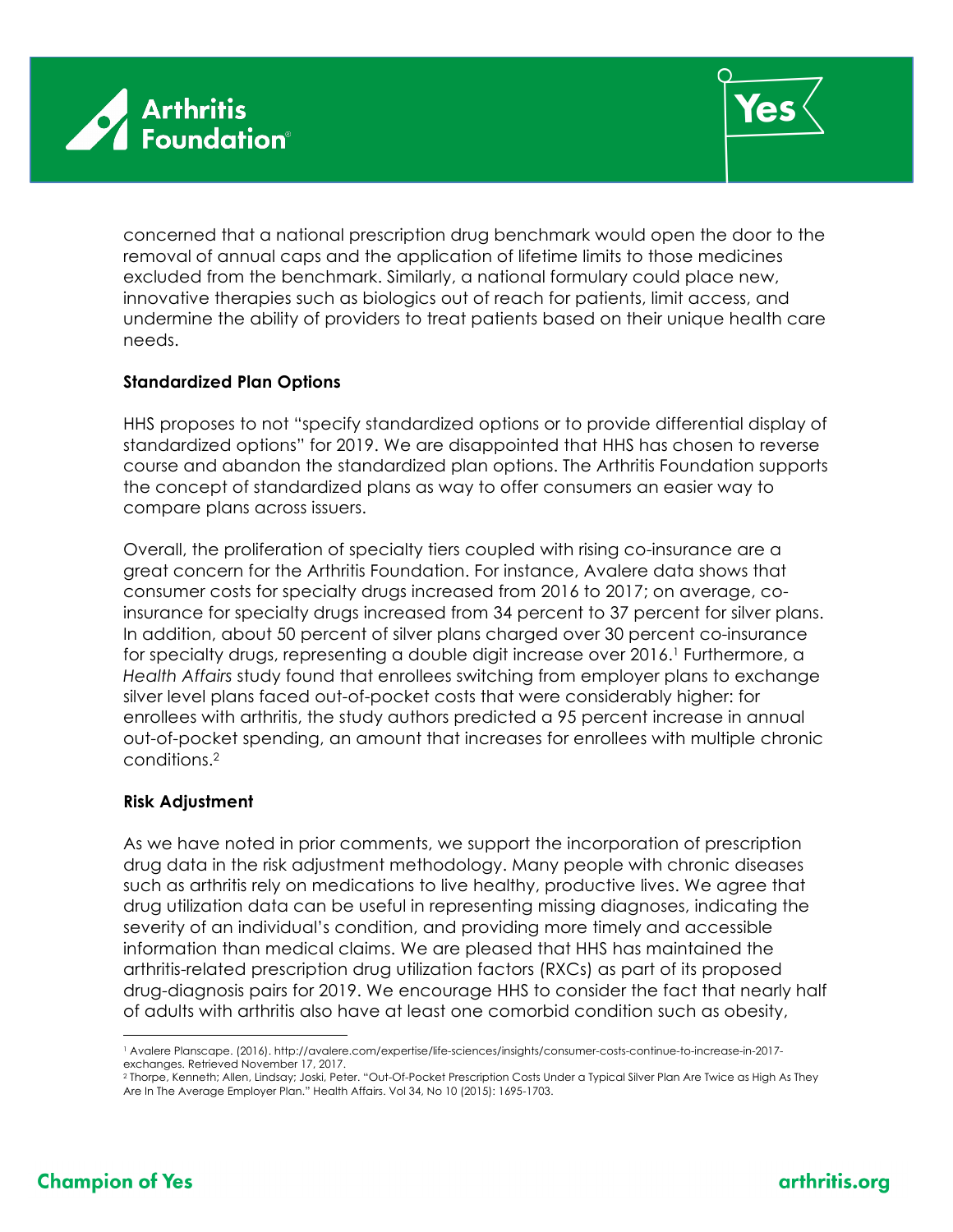



diabetes, or heart disease, and the number of drug classes should be sufficiently robust to adequately capture the patient's full health profile. 3

Additionally, despite the Affordable Care Act's promise to end discrimination based on pre-existing conditions, many health insurance plans continue to engage in practices that discourage enrollment of patients with serious and chronic conditions. We believe that compensating payers through mechanisms like risk adjustment for their enrollees who need and use higher-cost prescriptions and services will reduce incentives for issuers to engage in adverse selection for the patients who need health insurance the most.

# **Network Adequacy**

HHS proposes for 2019 and future plan years to rely on state reviews in states with the authority to enforce standards that are at least equal to the "reasonable access standard." For states that do not have such authority, HHS proposes to rely on an issuer's accreditation from one of three accrediting entities. For unaccredited issuers, HHS further proposes they must submit an access plan that is consistent with the National Association of Insurance Commissioner's (NAIC) Model Act. Network adequacy is critically important to people with arthritis, who require regular, ongoing access to both primary and specialty care. We believe the Model Act moves the network adequacy accreditation process in the right direction, but we urge HHS to provide states with the resources needed to adequately ensure plans are in compliance with network adequacy standards. To date, no states have adopted the NAIC Model Act, and there is a need for continued state and federal oversight. Further, we caution against relying solely on issuer accreditation in the absence of state accreditation, and believe issuer accreditation is not a substitute for federal oversight. Further, although we reiterate our support for many aspects of the Model Act, we believe more quantitative standards are necessary to measure network adequacy, such as wait times for scheduling appointments and whether providers are accepting new patients. 4

# **Plan Innovation**

HHS seeks comments on how to encourage value-based insurance design in the marketplace, inclusive of promoting the availability of health savings accounteligible high deductible health plans (HSA-HDHPs). We recognize that the use of HSA-HDHPs is expanding, and note that a number of policies have been proposed by

 $\overline{a}$ 

<sup>3</sup> Centers for Disease Control and Prevention. (2017). "Comorbidities." https://www.cdc.gov/arthritis/data\_statistics/comorbidities.htm. Retrieved November 17, 2017.

<sup>4</sup> *See* http://www.arthritis.org/Documents/Sections/Advocate/Regulatory-Letters/HHS-Market-Stabilization-Rule.pdf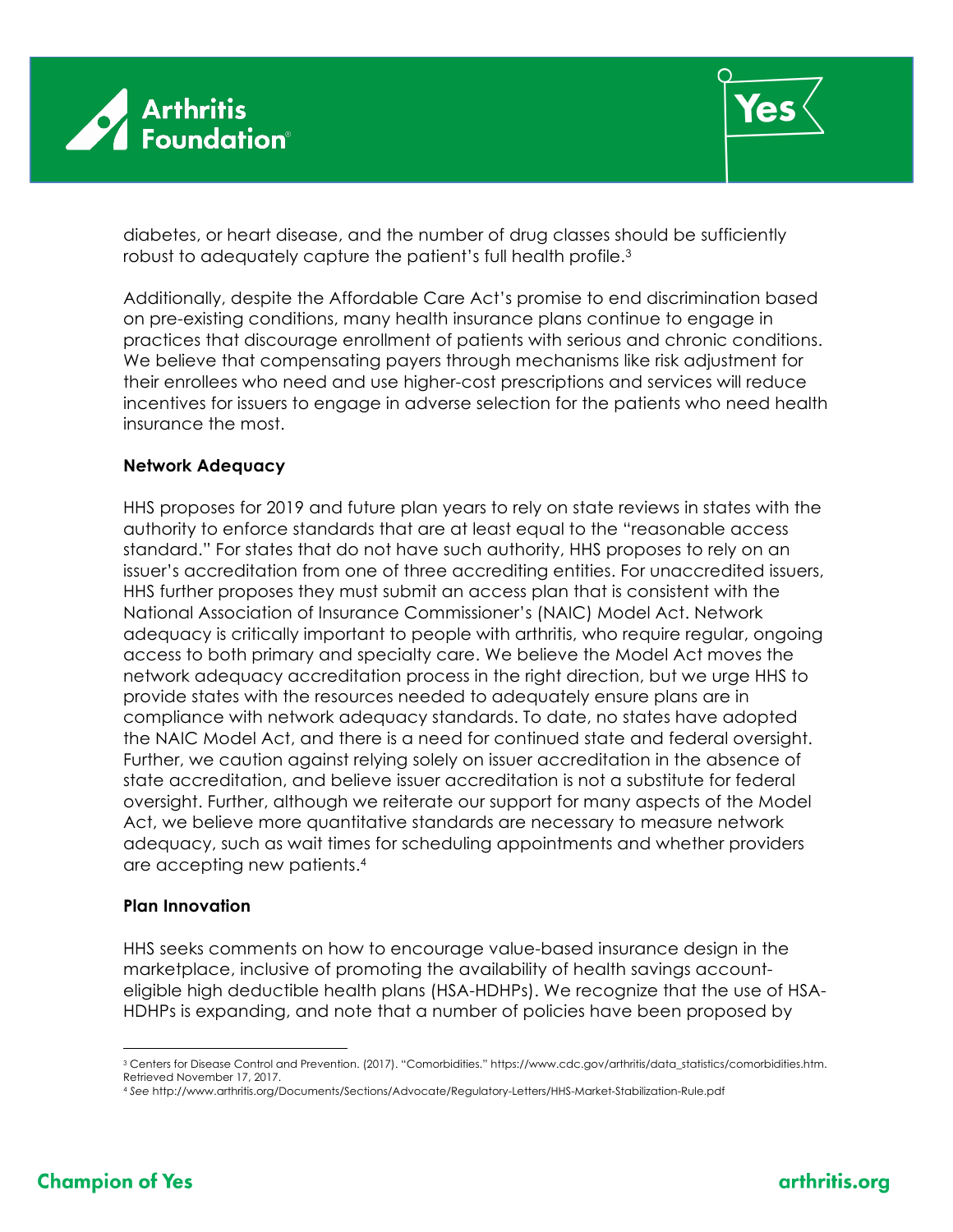



Congress this year to increase flexibility and remove barriers to their use. In the marketplaces, for instance, nearly 90 percent of enrollees are in health plans with deductibles that would qualify the plan as an HDHP as defined by the Internal Revenue Service.5 Exchange enrollees that are low-income, older, or have a chronic illness like arthritis are also disproportionately more likely to meet their deductibles and hit maximum annual out-of-pocket limits within the first months of the plan year.

To learn more about arthritis patients' interactions with HSAs, the Arthritis Foundation conducted a focus group earlier this year. While participants noted that they find value in HSAs, they indicated that policies should be designed to work for people with chronic disease in the following ways:

- Front-loading HSA dollars and matching the upper limit to the maximum outof-pocket spend to ensure they work for people with high medical costs;
- Broadening the list of qualified medical expenses in order to account for the fact that people with arthritis depend on a large range of prescription drugs, health care services, and over-the-counter products. In particular, consideration should be made for transportation to appointments, as regular contact to multiple providers is a regular part of life for people with arthritis;
- Including non-opioid pain management services like massage and yoga, not traditionally thought of as medical, as qualified expenses;
- Simplifying administrative requirements to more easily approve qualified medical expenses and make HSA dollars more easily accessible; and
- Making available navigators or other personal support representatives who are trained to specifically help patients understand how to use HSAs. The elimination of navigator resources earlier this year, as well as the proposed removal of other requirements in this rule, will hinder the ability of HHS to promote availability of these arrangements.

Our experiences with focus groups and surveys have reinforced to us the value of patients' active involvement in their own care, in the health care system in which they participate, and in research that pertains to them. We welcome an opportunity to serve as a resource to HHS in collecting data and feedback on these issues to ensure plan innovations and other administration health care policies align with the needs of arthritis patients.

 $\overline{a}$ <sup>5</sup> Health Affairs. (2016). *Health Policy Brief: High-Deductible Health Plans*.

http://healthaffairs.org/healthpolicybriefs/brief\_pdfs/healthpolicybrief\_152.pdf